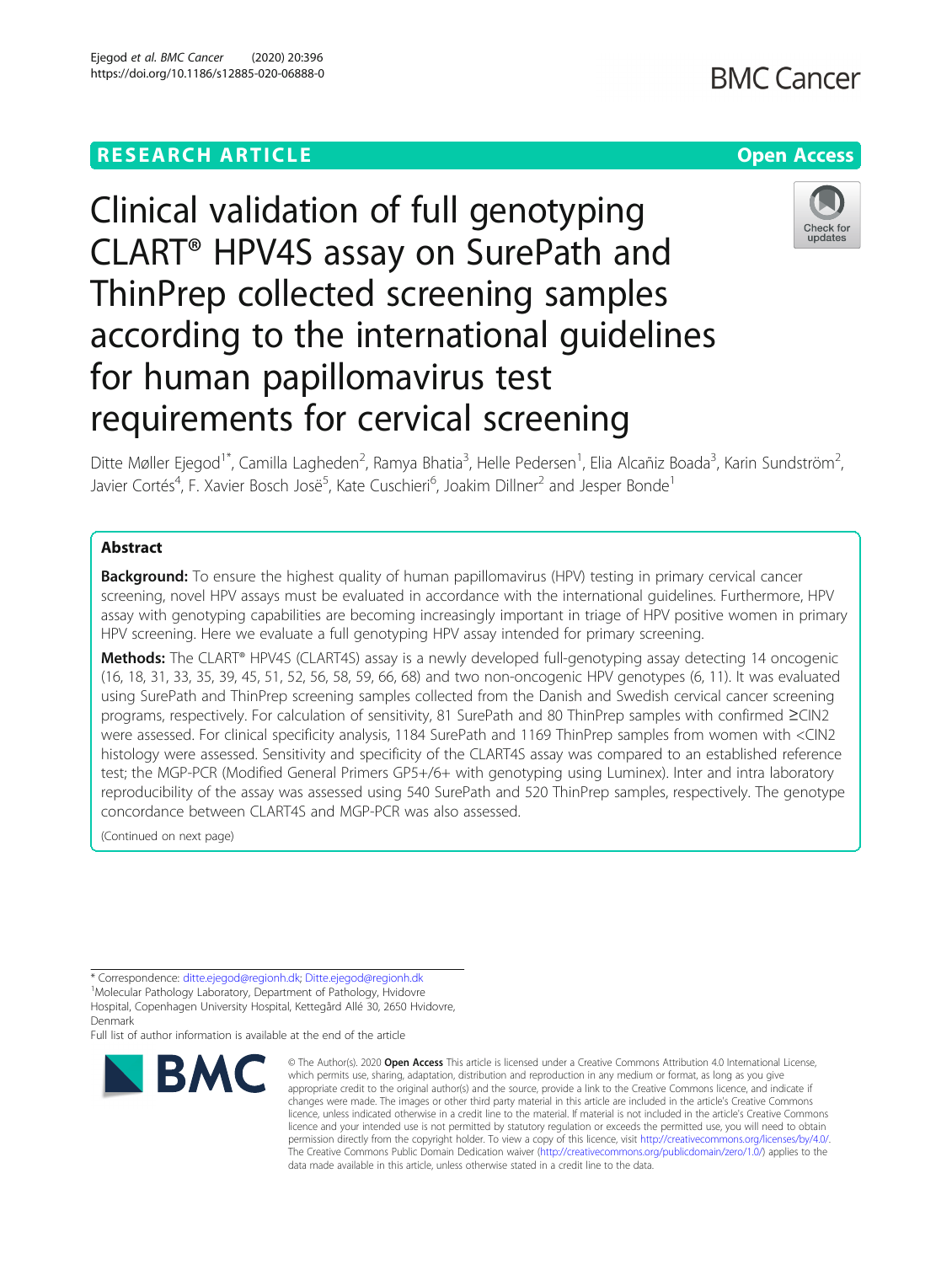#### (Continued from previous page)

Results: In SurePath samples, the sensitivity of CLART4S was 0.90 (MGP-PCR =0.93) and the specificity was 0.91 (MGP-PCR = 0.91); In ThinPrep samples the sensitivity of CLART4S was 0.98 (MGP-PCR = 1.00) and specificity was 0.94 (MGP-PCR =0.87). The CLART4S was shown to be non-inferior to that of MGP-PCR for both sensitivity ( $p = 0.002$ ;  $p = 0.01$ ) and specificity ( $p = 0.01$ ;  $p = 0.00$ ) in SurePath and ThinPrep samples, respectively. Intra-laboratory reproducibility and interlaboratory agreement was met for both media types. The individual genotype concordance between CLART4S and MGP-PCR was good agreement for almost all 14 HPV genotypes in both media types.

**Conclusions:** The CLART4S assay was proved non-inferior to the comparator assay MGP-PCR for both sensitivity and specificity using SurePath and ThinPrep cervical cancer screening samples from the Danish and Swedish screening programs, respectively. This is the first study to demonstrate clinical validation of a full-genotyping HPV assay conducted in parallel on both SurePath and ThinPrep collected samples.

#### Background

Human Papillomavirus (HPV)-based cervical cancer screening is currently used in several countries including Netherlands, US, Denmark, Norway, Sweden, Spain and Australia, with several more countries planning for implementation. Compared to cytology, HPV based screening has superior clinical sensitivity and negative predictive value [[1,](#page-11-0) [2\]](#page-11-0). Today, more than 200 molecular HPV assays are commercially available [[3](#page-11-0)], and clinical validation remains pivotal to ensure screening-relevant assay performance. The 2009 international guidelines on HPV test validation defined the clinical performance criteria for novel HPV assays based on performance relative to that of Hybrid Capture 2 (HC2) or GP5+/6 + −PCR, which was both validated through randomized trials [[4](#page-11-0)]. Additionally, the international guidelines also defined a set of inter- and intra-laboratory reproducibility requirements to ensure clinical routine performance.

A decade later, the 2009 validation criteria remain the highest level of validation yet updates on several pivotal points could be suggested. Firstly, HPV based screening will, for a period to be, run on liquid-based cytology (LBC) collection media, most notably SurePath and ThinPrep. This allows for HPV screening and subsequent cytology triage of HPV positive samples on one and the same specimen. Yet, these medias are different in chemical formulation, and most importantly, sample collection volume. Secondly, the defined comparator assays are more or less out-phased in clinical use or modified to the point where generating a strictly compliant reference panel for validation of new HPV assay has become an undue costly and complicated affair. Thirdly, the 2009 criteria do not embrace the technological development towards assays with genotyping, in that the criteria only assesses sensitivity and specificity performance on all HPV genotypes combined, not at individual genotype level. Yet, the current state-of-the-art screening algorithms from many countries acknowledges and utilizes genotyping of at least HPV16 and HPV18, with

more genotypes assigned risk and specific management as new screening algorithms are implemented.

Multiple assays have been internationally validated and/or FDA approved for one but rarely both LBC collection media [\[5](#page-11-0)–[14\]](#page-12-0), with the BD Onclarity HPV test being the exception [\[15](#page-12-0)–[17\]](#page-12-0). The lack of validation on both medias represents a clear challenge for introduction of HPV based screening. Consequently, simultaneous validation of HPV tests on the two market-leading cytology sample collection systems arguably offers a more comprehensive evaluation of novel assays.

The value of genotyping is based upon evidence that HPV genotypes have different oncogenic potential [[18](#page-12-0)– [23\]](#page-12-0). HPV16 and HPV18 contribute to approximately 70% of all cervical cancers; the five HPV genotypes HPV 31, 33, 45, 52 and 58 are associated with a further 19% of cervical cancers, whereas the remaining six oncogenic HPV genotypes HPV35, 39, 51, 56, 59 and 68 contribute 8–9% [\[18,](#page-12-0) [24](#page-12-0)]. Other HPV genotypes are only rarely involved in cervical carcinogenesis, with HPV 66 categorized as possibly oncogenic [[25\]](#page-12-0). On top of this, the HPV genotype specific risk of Cervical Intraepithelial Neoplasia (CIN) 3 is also age dependent. HPV16 confers the largest risk in women below 30 years of age [\[26](#page-12-0)], whereas HPV16 in combination with 18, 31 and 33 together constitute the highest relative risk of disease in women above 30 years of age [[26](#page-12-0)–[29](#page-12-0)]. Data on the absolute risk of CIN by individual HPV genotypes and the fast evolution of cervical screening technology makes it increasingly relevant to consider HPV type specific riskbased screening algorithms [[19,](#page-12-0) [30\]](#page-12-0). From a guideline perspective, risk stratification based on HPV16 and HPV18 is already incorporated into a number of national guidelines for triage of HPV positive screening samples [[31\]](#page-12-0), as standalone referral indication for colposcopy or as part of a combined outcome with cytology findings of atypical squamous cells of undetermined significance (ASCUS) or low-grade squamous intraepithelial lesion (LSIL) in certain settings [\[28,](#page-12-0) [30,](#page-12-0) [32,](#page-12-0) [33\]](#page-12-0).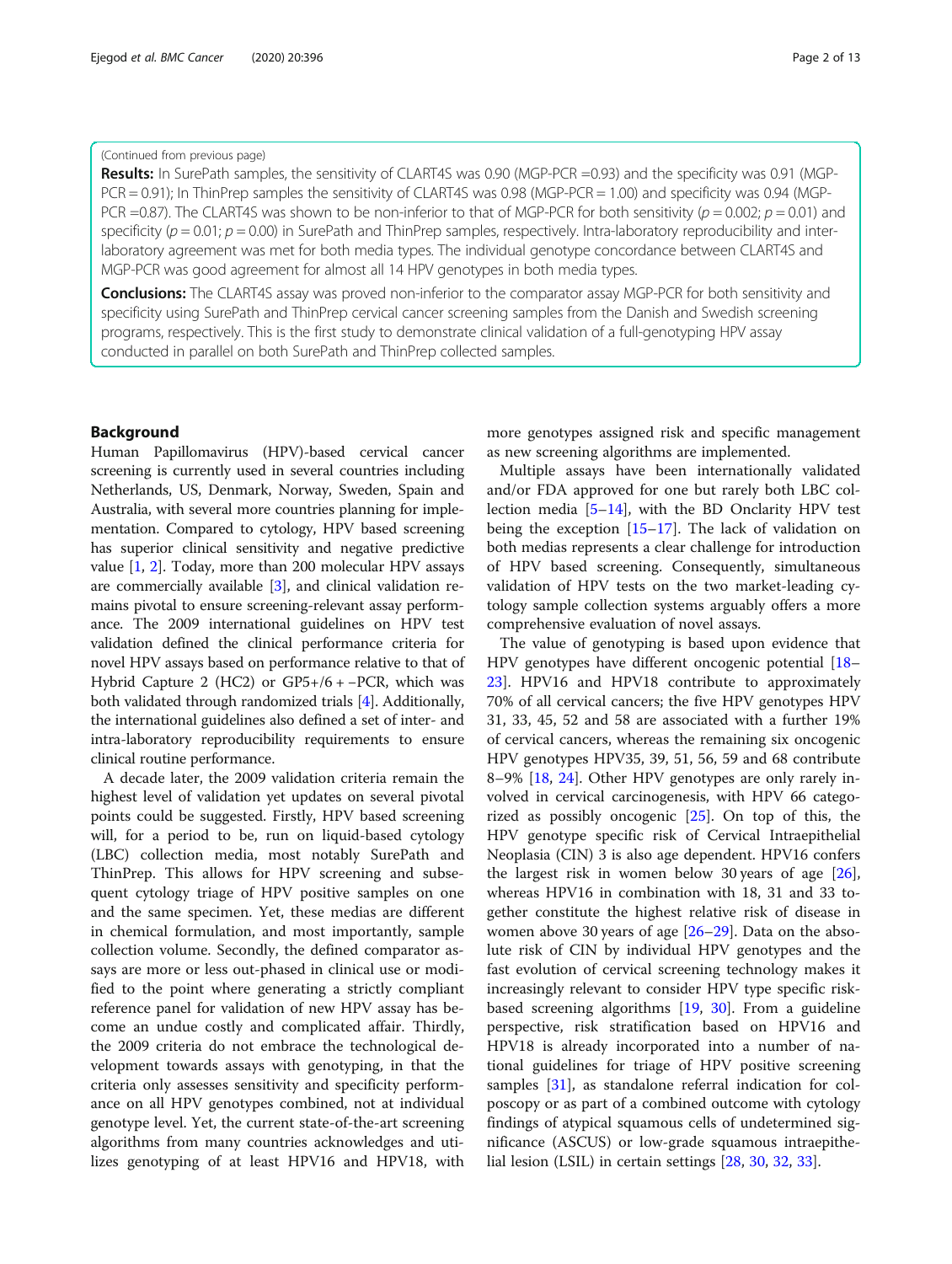The CLART® HPV4S (CLART4S) microarray assay (GENOMICA SAU, Madrid, Spain) is intended as a primary HPV screening assay detecting individually 14 HPV genotypes (16, 18, 31, 33, 35, 39, 45, 51, 52, 56, 58, 59, 66 and 68). Additionally, the assay detects two nononcogenic-HPV genotypes, HPV6 and 11.

Here, we assessed the clinical performance of the CLART4S assay relative to that of the comparator assay MGP-PCR (Modified General Primers GP5+/6+ with genotyping using Luminex (BioRad) assay) using the international guidelines for primary cervical cancer screening [[4\]](#page-11-0). The CLART4S was evaluated in both SurePath and ThinPrep collected cervical cancer screening samples, from women aged 30–65 participating in the Danish and women aged 23–60 years participating in the Swedish cervical cancer screening programs, respectively.

#### Methods

#### Sample selection

#### SurePath cervical cancer screening samples

For the specificity analysis (the "no disease" control population), 1395 residual SurePath samples were collected from Danish women ≥30 years undergoing routine cervical cancer screening at Hvidovre Hospital, Denmark. Collection of the control panel was completed in October 2016. In total, 211 samples were excluded due to one of the following reasons 1) women with previous cytological diagnosis of ASCUS within the past 15 months; 2) a cytological diagnosis of more than ASCUS (>ASCUS) in the past 12 months; 3) previous cervical cancer or CIN in the previous 3 years; or 4) insufficient/incomplete histological follow-up in the Danish register or diagnosis of ≥CIN2 follow-up after baseline analysis, 5) laboratory processing and/or technical errors. The final control population incorporated 1184 samples (mean age 43.4, range 30–65).

For the sensitivity analysis (the "disease" case population) residual SurePath material from 411 consecutive, unselected samples were collected from Danish women undergoing screening between September and October 2012 at Hvidovre Hospital. The samples were derived from women with ≥ASCUS cytology. After collection, samples with insufficient material for testing were excluded and from the remainder women ≥30 years with confirmed  $\geq CN2$  histology were selected, yielding 57 samples in total. In June 2016, an additional 24 samples were selected from 70 consecutive ≥ASCUS samples using the same criteria. In total, the case population consisted of 81 samples from women ≥30 years of age with confirmed ≥CIN2 (mean age 40.3, range 30 to 73).

For assay reproducibility, 474 samples included in the control population were selected. In addition, 70 samples with ≥ASCUS cytology were collected from the routine cervical screening at Hvidovre hospital, to ensure compliance with the requirement for a 30% HPV positive

rate within the reproducibility element [\[4](#page-11-0)]. Four samples were excluded due to technical invalidity in one of three runs for the reproducibility element. In total, DNA from 540 samples were included constituting 379 MGP-PCR negative and 161 MGP-PCR positive samples. An aliquot of extracted DNA from the 540 reproducibility samples was shipped to the HPV Research Group, University of Edinburgh, who performed the inter-laboratory agreement testing.

#### ThinPrep cervical cancer screening samples

For the specificity analysis (the "no disease" control population), all women between 01-jan-2013 and 31 dec-2015 undergoing routine cervical screening in Stockholm county, Sweden was included, in total 290, 793 samples, of these 117,365 had sample residuals stored in the Clinical Cytology Biobank, Karolinska University Laboratory, Stockholm, Sweden. Subsequently all women with both the current and previous cytology classified as normal  $(n = 92,695)$  were identified. From these, a random set of 1169 samples with sufficient material was drawn (mean age 38.3, range 30–63).

For the sensitivity analysis (the "disease" case population), all women with ≥CIN2 diagnosed in routine cervical screening in Stockholm, Sweden, who had residual samples stored in the Clinical Cytology Biobank, Karolinska University Laboratory, Stockholm, Sweden, were identified from 01-jan-2013 to 31-dec-2015 ( $n = 4274$ ). From here 80 consecutive samples from women ≥23 years of age with confirmed ≥CIN2 (mean age 34, range 23–60) was selected. Of these, 21 samples were derived from women < 30 and 59 samples derived from women  $≥30$  years of age.

For the reproducibility analysis, samples derived from women participating in primary HPV-based screening in Stockholm, stored in the Clinical Cytology Biobank, Karolinska University Laboratory, were identified starting from 1-sep-2014 (the start of primary HPV-screening above 30) to 30-nov-2014. The first 160 consecutive samples registered as HPV-positive and the first 360 consecutive samples registered as HPV-negative were included, for a total of 520 samples. An aliquot of extracted DNA from the 520 reproducibility samples was shipped to the HPV Research Group, University of Edinburgh, where inter-laboratory agreement testing was performed. In total 491 and 495 valid samples were included in the intra and inter-laboratory reproducibility element, respectively.

#### DNA extraction

The MagNA Pure 96 platform (Roche diagnostics, Rotkreutz, Switzerland) with MagNA Pure LC total nucleic acid isolation kit (Roche Diagnostics) was used for both the SurePath and ThinPrep samples. For SurePath;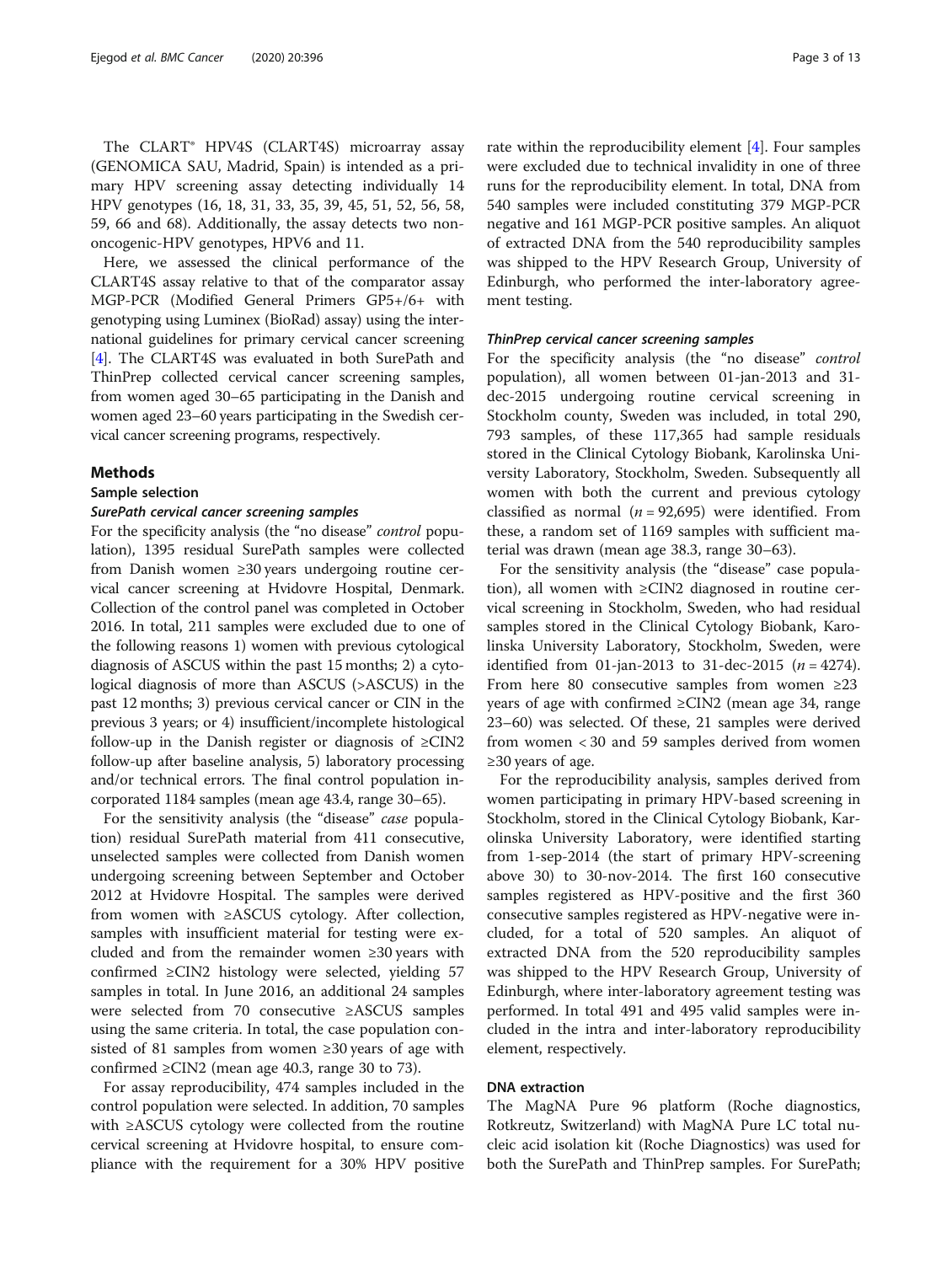1 ml of material was preprocessed with heat treatment for 1 h at 56 °C with proteinase K, followed by 1 h at 90 °C to reverse formaldehyde-induced cross-linking prior to extraction. Extracted DNA was stored refrigerated prior to CLART4S and MGP-PCR testing. For ThinPrep, an aliquot of 100 μL from all included Thin-Prep samples was extracted, and the resulting DNA was stored in − 20 °C prior to CLART 4S and (MGP-PCR) Luminex testing.

#### GENOMICA CLART® HPV4S assay

GENOMICA CLART® HPV4S is a PCR-based microarray assay that targets the HPV L1 region, and detects 16 individual genotypes: HPV16, 18, 31, 33, 35, 39, 45, 51, 52, 56, 58, 59, 66, 68 and HPV6 and 11. The assay has two internal controls: one for PCR performance and one for sample sufficiency and assay performance. The internal control for PCR processing relies on amplification of a spiked CFTR plasmid, and is used to validate the individual PCR run, the internal control for human CFTR is used to validate sufficient human material in the sample. The assay is fully automated after PCR amplification using the autoclart®plus platform. In short, 5 μl aliquots of extracted DNA were used for the CLART HPV4S PCR amplification. Prior to visualization on low-density microarrays, the PCR products were denaturated at 95 °C for 10 min. Visualization and reporting of genotyping results were done automatically on the Clinical Array Reader (CAR®) as part of the automated autoclart®plus workflow. All samples with an invalid result (no human CFTR amplification detected or no spiked CFTR plasmid amplification detected) were retested once, and the second result was considered definitive. The CLART4S assay run-protocol was independent of sample media. As part of the validation, a posteriori optimization of genotype specific cut off values was conducted against detection of ≥CIN2 and < CIN1, resulting in two LBC specific, optimized assay reading software versions. The final dataset was analyzed using the ThinPrep and SurePath specific assay reading software versions.

#### MGP-PCR and HPV typing using Luminex

All samples were HPV genotyped using MGP-PCR, primer targeting L1, and type-specific probes using Luminex detection technology, as previously described [[34](#page-12-0)– [36\]](#page-12-0). Briefly, 5 μL aliquots of extracted DNA were used in the MGP-PCR in a total volume of 25 μL. Forty-two beads, 37 different HPV-types, three HPV variants, and two 'universal' HPV probes, were included in the Luminex assay. Samples with a grey-zone result were retested in duplicate and HPV type(s) that were reproducible were considered definitive. All MGP-PCR and Luminex testing was performed at the Karolinska Institute, Stockholm, Sweden. MGP-PCR and HPV typing using Luminex was performed with the same protocol for both SurePath and ThinPrep collected samples.

#### Cytology

#### SurePath procedure (Denmark)

Cytology was read following the Bethesda 2001 criteria. Hvidovre Hospital employs computer assisted screening using FocalPoint™ GS imaging system and SlideWizard™ (BD diagnostics, Burlington, NC), prior to cyto-screener review. HPV testing was performed after cytology evaluation; hence the cyto-screener was blinded to the HPV result upon evaluation, except for ASCUS cases which are reflex tested, routinely for HPV in accordance with current Danish National screening guidelines. All abnormal cytology findings were routinely adjudicated by a pathologist. According to National guidelines, women with LSIL were invited for repeat cytology testing after 6 months. Women with normal cytology were returned to routine screening after 3 years if aged 23–49 or 5 years if aged 50–59. All women included in the study were managed according to the routine guidelines for the Danish cervical cancer screening program.

#### ThinPrep procedure (Sweden)

Cytology was read following the Bethesda 2001 criteria. Manual screening review was performed by especially trained cyto-diagnosticians, with ambiguous cases resolved by specialist cytologist review. The Karolinska University Laboratory is the central cervical screening diagnostic laboratory for the Stockholm region, the capital region of Sweden. Within the cervical screening program, a randomized health services study was performed during  $2012-2016$  [\[37\]](#page-12-0) for women aged 30–60. Half of the population was randomized to primary cytology, and half to primary HPV-based screening. In the cytology arm, ASCUS cases were routinely tested for HPV in accordance with guidelines. In the HPV arm, HPV-positive samples were tested with reflex cytology. In 2015, Sweden issued new guidelines for cervical screening recommending HPV-based screening for all women 30– 64 years of age [[38\]](#page-12-0). The Stockholm-Gotland region has been biobanking residuals from screening samples gradually since 2011 and all cervical screening samples since 2013 at the Clinical Cytology Biobank, Karolinska University Laboratory, Karolinska University Hospital.

#### Histology

#### Danish procedures

In Denmark, women ≥30 years with ASCUS and a concurrent HPV-positive test result are referred to colposcopy with biopsies, as are women with high-grade squamous intraepithelial lesions (HSIL), atypical squamous cells – cannot exclude HSIL (ASC-H), atypical glandular cells (AGS) or cytological sign of carcinoma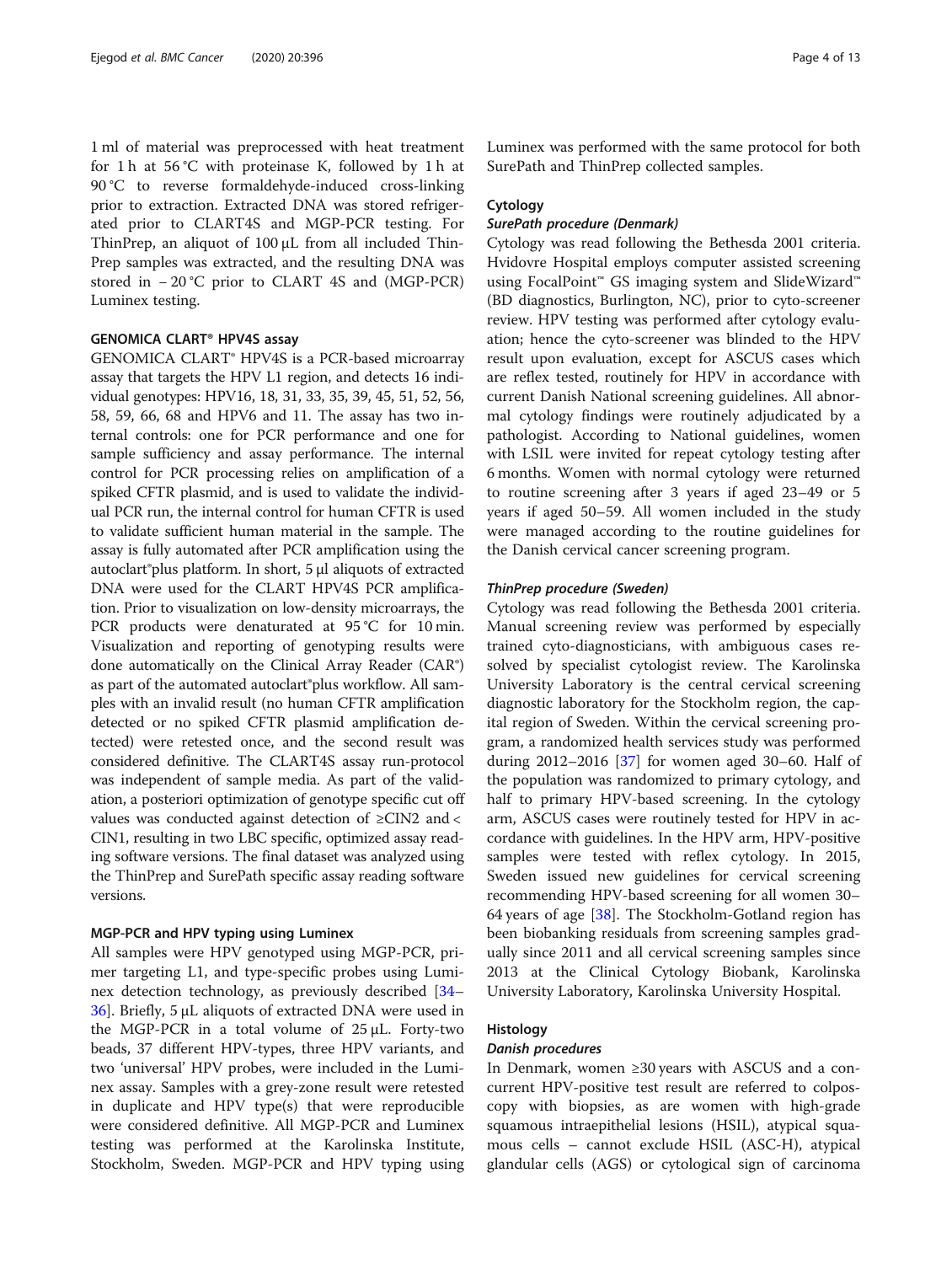<span id="page-4-0"></span>and women with continued ASCUS and LSIL cytological diagnosis. Danish screening guidelines requires biopsies from all aceto-white lesions or 4-counter clockwise random biopsies from all four quadrants in cases where no lesions are visible upon colposcopy. All histological data included in the study were retrieved from the Danish Pathology Data Register.

#### Swedish procedures

In Sweden, women are referred to colposcopy with biopsies according to similar guidelines as listed above for Denmark. For women with suspected high-grade disease, biopsies from lesions or random biopsies in the similar fashion should be performed. All histological data included in the study were retrieved from the Swedish National Cervical Screening Register.

#### Data analysis

For CLART4S HPV, a sample was considered positive if at least one of the 14 genotypes (16, 18, 31,33, 35, 39, 45, 51, 52, 56, 58, 59, 66, & 68) was detected. HPV6, and/or HPV11 present alone without any of the other 14 HPV genotypes were considered HPV screen negative. The same was true for MGP-PCR. The CLART4S assay automatically reports genotype findings detected in an "uncertainty" range, if the visualization outcome falls close to the manufacturer cut-off. Reflecting routine practice at our facility, these genotypes are considered positive only if part of a multiple infection.

Clinical specificity and sensitivity values for CLART4S were compared to those of MGP-PCR using the noninferior score test, where non-inferiority is defined as a relative specificity for <CIN2 of ≥98% and a relative sensitivity for  $\geq CN2$  of  $\geq 90\%$ . For the intra-laboratory



cytological diagnosis of ASCUS within the past 15 months, or a cytological diagnosis of more than ASCUS (>ASCUS) in the past 12 months, or previous cervical cancer or CIN in the previous 3 years, or insufficient/incomplete histological follow-up in the Danish register or diagnosis of ≥CIN2 follow-up after baseline analysis. 2: 2xNILM (Negative for Intraepithelial Lesions or Malignancy): Women with both the current and the previous cytology classified as normal ≥ASCUS: Atypical squamous cells of undetermined significance or above. ≥CIN2: Cervikal intraepitelial neoplasi 2 or above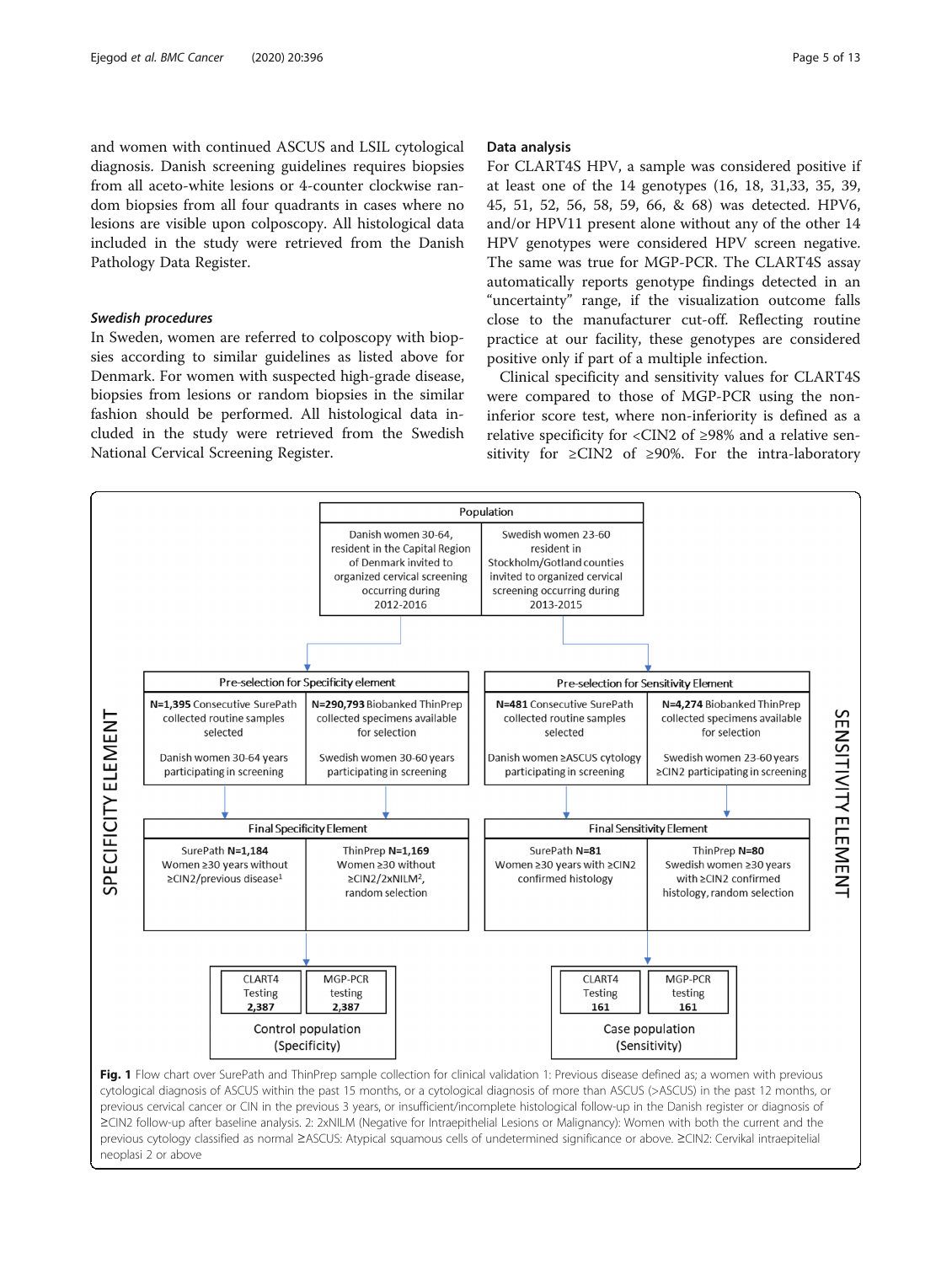<span id="page-5-0"></span>Table 1 Clinical performance of CLART4S and MGP-PCR in SurePath and ThinPrep cervical cancer screening samples

| Specificity and Sensitivity (95% Confidence Interval)                                                          |                                |                                |                                |                                |
|----------------------------------------------------------------------------------------------------------------|--------------------------------|--------------------------------|--------------------------------|--------------------------------|
|                                                                                                                | SurePath                       |                                | ThinPrep                       |                                |
| Accuracy<br>parameter                                                                                          | CLART4S                        | MGP-PCR                        | CLART4S                        | MGP-PCR                        |
| Specificity <cin2< td=""><td>1074/1184</td><td>1078/1184</td><td>1096/1169</td><td>1013/<br/>1169</td></cin2<> | 1074/1184                      | 1078/1184                      | 1096/1169                      | 1013/<br>1169                  |
|                                                                                                                | $(0.91; 0.89 - 0.92)$          | $(0.91; 0.89 - 0.93)$          | $(0.94; 0.92 - 0.95)$          | $(0.87; 0.85 - 0.89)$          |
| Relative Specificity                                                                                           | 1.0                            | 1.0                            | 1.1<br>$(1.05 - 1.11)$         | 1.0                            |
|                                                                                                                | $(0.97 - 1.02)$                |                                |                                |                                |
| Sensitivity ≥CIN2                                                                                              | 73/81<br>$(0.90; 0.81 - 0.96)$ | 75/81<br>$(0.93; 0.85 - 0.97)$ | 78/80<br>$(0.98; 0.91 - 1.00)$ | 80/80<br>$(1.00; 0.95 - 1.00)$ |
| Relative sensitivity                                                                                           | 0.97<br>$(0.89 - 1.07)$        | 1.0                            | 0.98<br>$(0.94 - 1.01)$        | 1.0                            |

reproducibility and inter-laboratory agreement, a lower confidence bound of  $\geq 87\%$  was used as a threshold [\[4](#page-11-0)]. The non-inferior score excel sheet was provided by VU University, Amsterdam, The Netherlands [[4\]](#page-11-0). In the Swedish study population, Fisher's exact test of homogeneity was applied to test homogeneity of distribution of HPV-status in women of  $<$  30, and  $\geq$  30 years, respectively. For other statistical computations incl. 95% CI, the SPSS statistics 22 software was used.

#### Results

#### Clinical specificity and sensitivity

For the specificity evaluation, 1184 SurePath screening samples from women  $\geq 30$  years (mean age 43.4, range 30–65) with <CIN2 histological follow-up were collected (Fig. [1\)](#page-4-0). The specificity of 0.91 (95% CI: 0.89–0.92) of CLART4S was similar to MGP-PCR (0.91; 95% CI: 0.89– 0.93, Table 1). The specificity of CLART4S was noninferior to MGP-PCR  $(p = 0.01,$  Table 2).

For specificity evaluation in ThinPrep samples, 1169 cervical cancer ThinPrep screening samples from women  $\geq$ 30 years (mean age 38.3, range 30–63) with <CIN2 histological follow-up were collected. The specificity of CLART4S in ThinPrep samples was 0.94 (95% CI: 0.92– 0.95), compared to 0.87 for MGP-PCR (95% CI 0.85–0.89, Table 1). The clinical specificity of CLART4S was noninferior to that of MGP-PCR ( $p = 0.00$ , Table 2).

For sensitivity analysis, a total of 81 SurePath screening samples from women  $\geq$ 30 years (mean 40.3, range 30–73) with confirmed  $\geq$ CIN2 histology were included (Table 1, Fig. [1](#page-4-0)). The case population included 21 women diagnosed with CIN2, 56 with CIN3 and four women with cervical cancer. The sensitivity of CLART4S was 0.90 (95% CI: 0.81–0.96) compared to 0.93 for MGP-PCR (95% CI: 0.85– 0.97). The sensitivity of CLART4S was non-inferior to that of MGP-PCR  $(p = 0.002,$  Table 2). Four CIN3 cases were negative by CLART4S and positive by MGP-PCR (for HPV31, HPV68, HPV52 and HPV39/HPV68, respectively).

One CIN2 and one CIN3 case were positive by CLART4S (HPV 31 and HPV 33, respectively) but negative by MGP-PCR.

For clinical validation of the CLART4S assay in Thin-Prep samples, 21 ThinPrep cervical screening samples were collected from women < 30 and 59 were collected from women ≥30 years; all with histologically confirmed

**Table 2** Genomica CLART4S findings among control screening samples without ≥CIN2 follow-up and case samples with confirmed ≥CIN2 histology collected in SurePath and ThinPrep, respectively, with MGP-PCR as comparator assay

|                                    | MGP-PCR              |                |       | Non-inferior test |
|------------------------------------|----------------------|----------------|-------|-------------------|
| CLART4S                            | HPV pos <sup>a</sup> | HPV neg        | Total | Statistics        |
| Control ( <cin2)<sup>b</cin2)<sup> |                      |                |       |                   |
| SurePath                           |                      |                |       |                   |
| HPV pos <sup>a</sup>               | 84                   | 26             | 110   | $P = 0.008$       |
| HPV neg                            | 22                   | 1052           | 1074  |                   |
| Total                              | 106                  | 1078           | 1184  |                   |
| ThinPrep                           |                      |                |       |                   |
| HPV pos                            | 69                   | $\overline{4}$ | 73    | $P = 0.000$       |
| HPV neg                            | 87                   | 1009           | 1096  |                   |
| Total                              | 156                  | 1013           | 1169  |                   |
| Case $(\geq CIN2)^c$               |                      |                |       |                   |
| SurePath                           |                      |                |       |                   |
| Hr-HPV pos                         | 71                   | 4              | 75    | $P = 0.002$       |
| Hr-HPV neg                         | 2                    | 4              | 6     |                   |
| Total                              | 73                   | 8              | 81    |                   |
| ThinPrep                           |                      |                |       |                   |
| Hr-HPV pos                         | 78                   | $\Omega$       | 78    | $P = 0.013$       |
| Hr-HPV neg                         | 2                    | $\Omega$       | 2     |                   |
| Total                              | 80                   | $\Omega$       | 80    |                   |

<sup>a</sup>HPV positive for 16, 18, 31, 33, 35, 39, 45, 51, 52, 56, 58, 59, 66 and 68, <sup>b</sup>Control population defined as women with 2 x NILM and no confirmed CIN2 histology, <sup>c</sup>Case group defined as women with confirmed CIN2 or more histology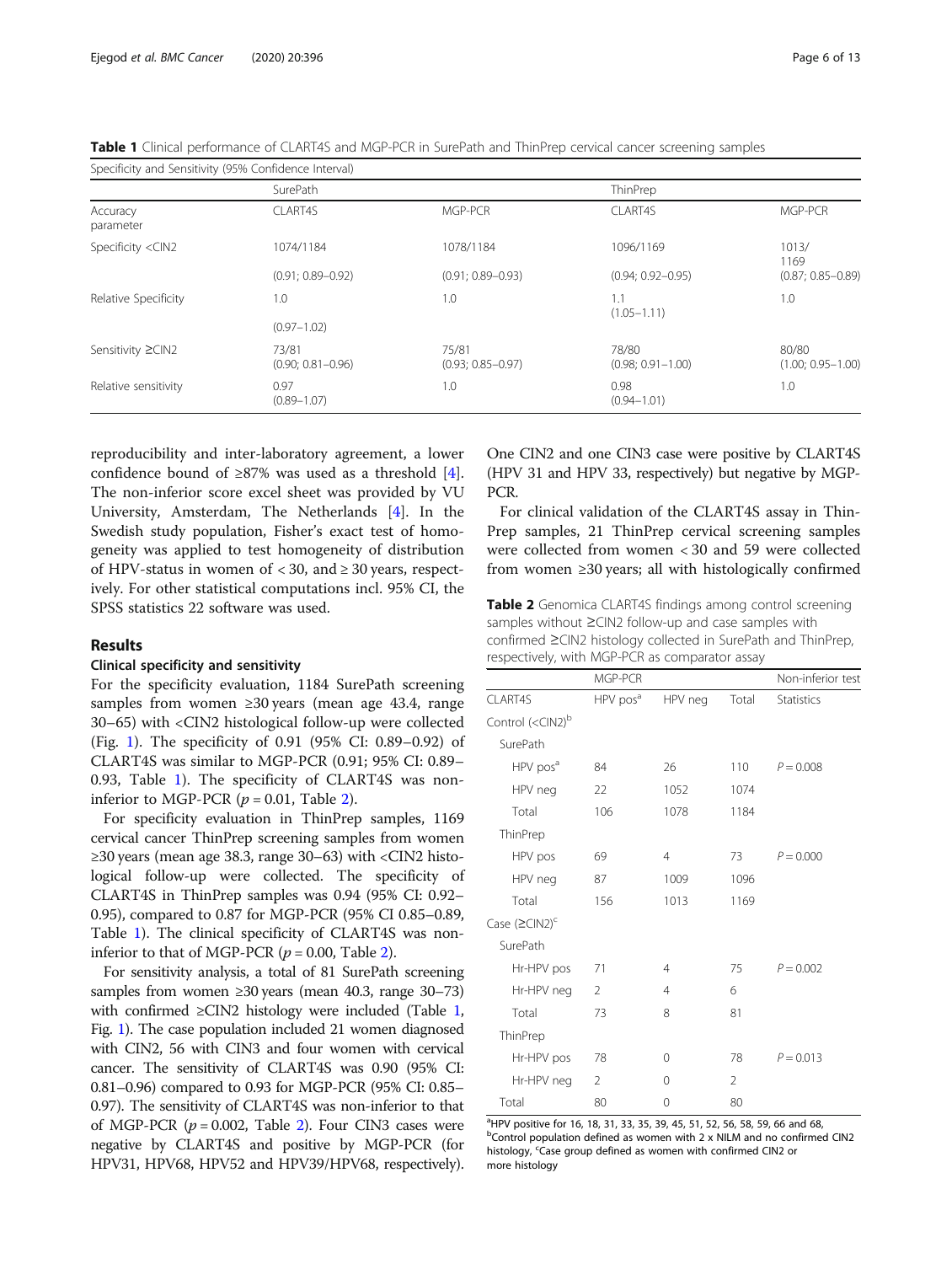| <b>HPV</b>            | Prevalence     |                |       | Agreement (CLART4S/MGP-PCR) |                |                     |       | Kappa     | McNemar |      |
|-----------------------|----------------|----------------|-------|-----------------------------|----------------|---------------------|-------|-----------|---------|------|
| genotypes             | CLART4S        | MGP-PCR        | Ratio | $^{+/+}$                    | $+/-$          | $-/+$               | $-/-$ | Agreement |         |      |
| SurePath <sup>a</sup> |                |                |       |                             |                |                     |       |           |         |      |
| 16                    | 41             | 44             | 0.93  | 40                          | $\mathbf{1}$   | $\overline{4}$      | 1220  | 99.6      | 0.94    | 0.38 |
| 18                    | 10             | 11             | 0.91  | 9                           | $\mathbf{1}$   | $\sqrt{2}$          | 1253  | 99.8      | 0.86    | 1.00 |
| 31                    | 33             | 32             | 1.03  | 31                          | $\overline{2}$ | $\mathbf{1}$        | 1231  | 99.8      | 0.95    | 1.00 |
| 33                    | 11             | $\overline{7}$ | 1.57  | $\overline{7}$              | $\overline{4}$ | $\mathsf O$         | 1254  | 99.7      | 0.78    | 0.13 |
| 35                    | $\bar{7}$      | 6              | 1.17  | 5                           | $\mathbf{1}$   | $\sqrt{2}$          | 1257  | 99.8      | 0.77    | 1.00 |
| 39                    | 20             | 13             | 1.54  | 10                          | 10             | $\mathsf 3$         | 1242  | 99.0      | 0.60    | 0.09 |
| 45                    | 20             | 27             | 0.74  | 19                          | $\mathbf{1}$   | $\,8\,$             | 1237  | 99.3      | 0.81    | 0.04 |
| 51                    | $10$           | $\overline{7}$ | 1.43  | $\epsilon$                  | $\overline{4}$ | $\mathbf{1}$        | 1254  | 99.6      | 0.70    | 0.34 |
| 52                    | 24             | 24             | 1.00  | 20                          | $\overline{4}$ | $\overline{4}$      | 1237  | 99.4      | 0.83    | 1.00 |
| 56                    | 12             | 11             | 1.09  | 10                          | $\mathbf{1}$   | $\overline{2}$      | 1252  | 99.8      | 0.87    | 1.00 |
| 58                    | 15             | $\overline{7}$ | 2.14  | $\overline{7}$              | 8              | $\mathsf{O}\xspace$ | 1250  | 99.4      | 0.63    | 0.01 |
| 59                    | 10             | 11             | 0.91  | $\,8$                       | $\overline{2}$ | 3                   | 1252  | 99.6      | 0.76    | 1.00 |
| 66                    | 5              | 12             | 0.42  | $\overline{4}$              | $\mathbf{1}$   | $\,8\,$             | 1252  | 99.3      | 0.47    | 0.04 |
| 68                    | 14             | 8              | 1.75  | 3                           | 11             | 5                   | 1246  | 98.7      | 0.27    | 0.21 |
| 14 Hr-HPV             | 185            | 181            | 1.02  | 156                         | 29             | 25                  | 1055  | 95.7      | 0.83    | 0.68 |
| ThinPrep <sup>b</sup> |                |                |       |                             |                |                     |       |           |         |      |
| 16                    | 47             | 82             | 0.57  | 47                          | $\mathbf 0$    | 35                  | 1167  | 96.0      | 0.72    | 0.00 |
| 18                    | 9              | 12             | 0.75  | 9                           | $\mathbf 0$    | $\mathsf{3}$        | 1237  | 98.5      | 0.86    | 0.05 |
| 31                    | 29             | 40             | 0.73  | 29                          | $\mathbf 0$    | 11                  | 1209  | 97.9      | 0.84    | 0.00 |
| 33                    | 20             | 18             | 1.11  | 17                          | 3              | $\mathbf{1}$        | 1228  | 98.4      | 0.89    | 0.63 |
| 35                    | $\,8\,$        | 8              | 1.00  | 6                           | $\overline{2}$ | $\overline{2}$      | 1239  | 98.4      | 0.75    | 1.00 |
| 39                    | $\overline{3}$ | 9              | 0.33  | 3                           | $\mathbf 0$    | $\epsilon$          | 1240  | 98,3      | 0.50    | 0.03 |
| 45                    | 9              | 16             | 0.56  | $\mathsf 9$                 | $\mathbf 0$    | $\overline{7}$      | 1233  | 98.2      | 0.69    | 0.02 |
| 51                    | 14             | 23             | 0.61  | 13                          | $\mathbf{1}$   | 10                  | 1225  | 97.9      | 0.70    | 0.01 |
| 52                    | 12             | 25             | 0.48  | 12                          | $\mathbf 0$    | 13                  | 1224  | 97.7      | 0.64    | 0.00 |
| 56                    | $\overline{4}$ | 8              | 0.50  | $\overline{4}$              | $\mathbf 0$    | $\overline{4}$      | 1241  | 98.4      | 0.67    | 0.13 |
| 58                    | 12             | 15             | 0.80  | 11                          | $\mathbf{1}$   | $\overline{4}$      | 1233  | 98.3      | 0.81    | 0.38 |
| 59                    | $\overline{2}$ | 10             | 0.20  | $\overline{2}$              | $\mathbf 0$    | $\,8\,$             | 1239  | 98.1      | 0.33    | 0.01 |
| 66                    | $\mathbf 0$    | 15             | 0.00  | $\mathsf{O}\xspace$         | $\mathbf 0$    | 15                  | 1234  | 97.5      | 0.00    | 0.00 |
| 68                    | 9              | $10$           | 0.90  | 4                           | 5              | 6                   | 1234  | 97.9      | 0.42    | 1.00 |
| 14 Hr-HPV             | 151            | 236            | 0.64  | 147                         | $\overline{4}$ | 89                  | 1009  | 91.4      | 0.72    | 0.00 |

<span id="page-6-0"></span>

| Table 3 HPV Genotype distribution in 1265 SurePath screening samples and 1249 ThinPrep screening samples tested with |  |  |  |
|----------------------------------------------------------------------------------------------------------------------|--|--|--|
| Genomica CLART4S and MGP-PCR                                                                                         |  |  |  |

<sup>a</sup>Data for both Control (1184) and Case (81) SurePath screening samples. In total 1265 SurePath samples

<sup>b</sup>Dato for both Control (1169) and Case (80) ThinPrep screening samples. In total 1249 ThinPrep samples

≥CIN2 lesions during follow-up (mean age: 34.0, range 23–60). Of these, 51 was CIN2, 27 CIN3, 1 AIS and 1 cancer. There was no significant heterogeneity between samples from women above and below age 30 ( $p = 0.46$ ). The sensitivity of CLART4 in ThinPrep samples was 0.98 (95% CI: 0.91–1.0), compared to 1.0 for MGP-PCR (95% CI: 0.95–1.00). The sensitivity of CLART4S in ThinPrep samples was non-inferior to MGP-PCR  $(p =$ 0.01, Table [2](#page-5-0)). Two CIN2 cases were negative by CLART4S and positive by MGP-PCR (HPV59 and HPV66, respectively).

#### Comparison between CLART4S and MGP-PCR at genotype level

Table 3 (top) shows the genotypes detected comparing CLART4S and MGP-PCR on 1265 SurePath samples from the case and control populations combined. The hrHPV agreement between CLART4S and MGP-PCR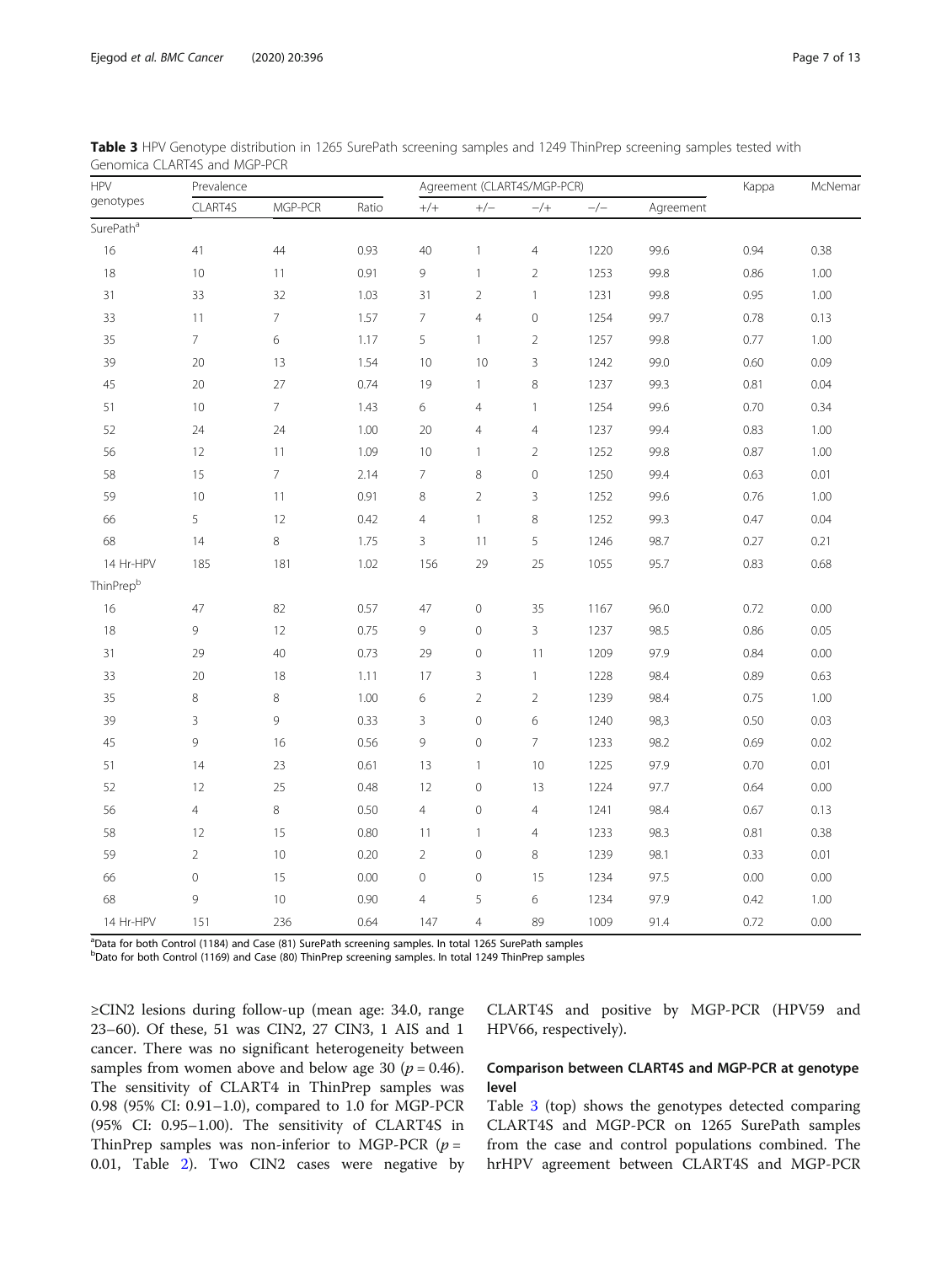was excellent (kappa: 0.83), also when investigated for 12 HPV individual genotypes (kappa good to excellent, range 0.60–0.95), but fair to moderate for genotypes HPV66 and HPV68 (kappa: 0.47 and 0.27, respectively, Table [3\)](#page-6-0). McNemar test indicated statistically significant differences for HPV45 and HPV66 (Table [3](#page-6-0)), where CLART4S detected less infections of both genotypes.

Table [3](#page-6-0) (bottom) also shows the genotype distribution in 1249 ThinPrep samples from the case and control population combined. The overall HPV agreement was good (kappa 0.72), also for 10 individual HPV genotypes (kappa good to excellent, range 0.64–0.89), however poor to moderate for HPV39, 59, 66, 68 (kappa 0.5, 0.33, 0.0, 0.42, respectively). McNemar test indicated statistically significance for HPV 16, 31, 39, 45, 51, 52, 59 and HPV66.

#### Intra-laboratory reproducibility and inter-laboratory agreement

The intra-laboratory reproducibility on SurePath samples was 95% (lower confidence bound: 0.93, kappa value: 0.87, Table 4). The inter-laboratory agreement on SurePath was 89% (lower confidence bound: 0.87, kappa value: 0.69). The reproducibility of the individual genotype results showed overall moderate to excellent agreement (range 0.50 to 1.00) for the intra-laboratory reproducibility (Table [5](#page-8-0)). For the inter-laboratory agreement, the genotype concordance was slightly lower with poor to excellent agreement (range 0.14 to 0.87, Table [5](#page-8-0)).

The intra-laboratory reproducibility in ThinPrep samples was 92% (lower confidence bound 0.90, kappa value 0.70, Table [6](#page-8-0)). The inter-laboratory agreement was 95% (lower confidence bound 0.93, kappa value 0.81). The reproducibility of the individual genotype result was overall good for inter and intra-laboratory agreement, but with poor to excellent agreements observed dependent upon genotype assessed (range 0.00–0.92 and 0.00–1.00, respectively, Table [7](#page-9-0)).

#### **Discussion**

In this study, we validate in parallel the clinical performance on SurePath and ThinPrep-collected samples of the novel CLART4S assay to the comparator assay MGP-PCR. CLART4S is a full genotyping assay that detects 16 HPV genotypes individually. Here, the CLART4S assay was shown to have a similar clinical specificity and sensitivity performance to the comparator MGP-PCR assay for both SurePath and ThinPrep collected cervical cancer screening samples (Tables [1](#page-5-0) and [2\)](#page-5-0). The specificity (SurePath 0.01; ThinPrep 0.0) and sensitivity (SurePath 0.002; Thin-Prep 0.01) of CLART4S were non-inferior to that of MGP-PCR for both LBC collection media. The Swedish case population contained 21 samples from women < 30 years of age which is not strictly in compliance with the international criteria. Fisher's exact test of homogeneity was applied to test homogeneity of distribution of HPV-status in women of  $\langle 30, \text{ and } \rangle$ 30 years, and found it to be similar. In consequence, the outcomes showed excellent sensitivity of CLART4 in both populations below, and above 30 years of age.

As comparator assay we used the MGP assay with Luminex which is a multiprimer system detecting at least 14 screening relevant HPV types [\[36\]](#page-12-0). Performance of the MGP assay showed a slightly higher sensitivity for detection of individual genotypes compared to the classical GP5+/6+ single primer pair.

At the level of overall HR-HPV detection, the CLART4S displayed intra-laboratory reproducibility and inter-laboratory agreement on SurePath collected samples within the recommended lower confidence bound of 87% (93 and 87%, respectively). However, the inter-laboratory reproducibility was borderline to acceptance which can cause quality assurance issues in non-expert laboratories. For ThinPrep, intralaboratory reproducibility and inter-laboratory agreement was 90 and 93%, respectively (lower confidence bound, kappa: 0.70 and 0.81).

| Assessment and site              | HPV status      | Copenhagen Laboratory Result 1     | Total | Kappa | Lower<br>bound |      |
|----------------------------------|-----------------|------------------------------------|-------|-------|----------------|------|
|                                  |                 | Hr-HPV negative<br>Hr-HPV positive |       |       |                |      |
| Intra-laboratory Reproducibility |                 |                                    |       |       |                |      |
| Copenhagen laboratory result 2   | Hr-HPV positive | 125                                | 13    | 138   | 0.87           | 0.93 |
|                                  | Hr-HPV negative | 14                                 | 388   | 402   |                |      |
|                                  | Total           | 139                                | 401   | 540   |                |      |
|                                  |                 | Inter-laboratory Agreement         |       |       |                |      |
| Edinburgh Laboratory result      | Hr-HPV positive | 88                                 | 6     | 94    | 0.69           | 0.87 |
|                                  | Hr-HPV negative | 51                                 | 395   | 446   |                |      |
|                                  | Total           | 139                                | 401   | 540   |                |      |

Table 4 Intra-laboratory reproducibility and inter-laboratory agreement of the CLART4S assay using SurePath screening samples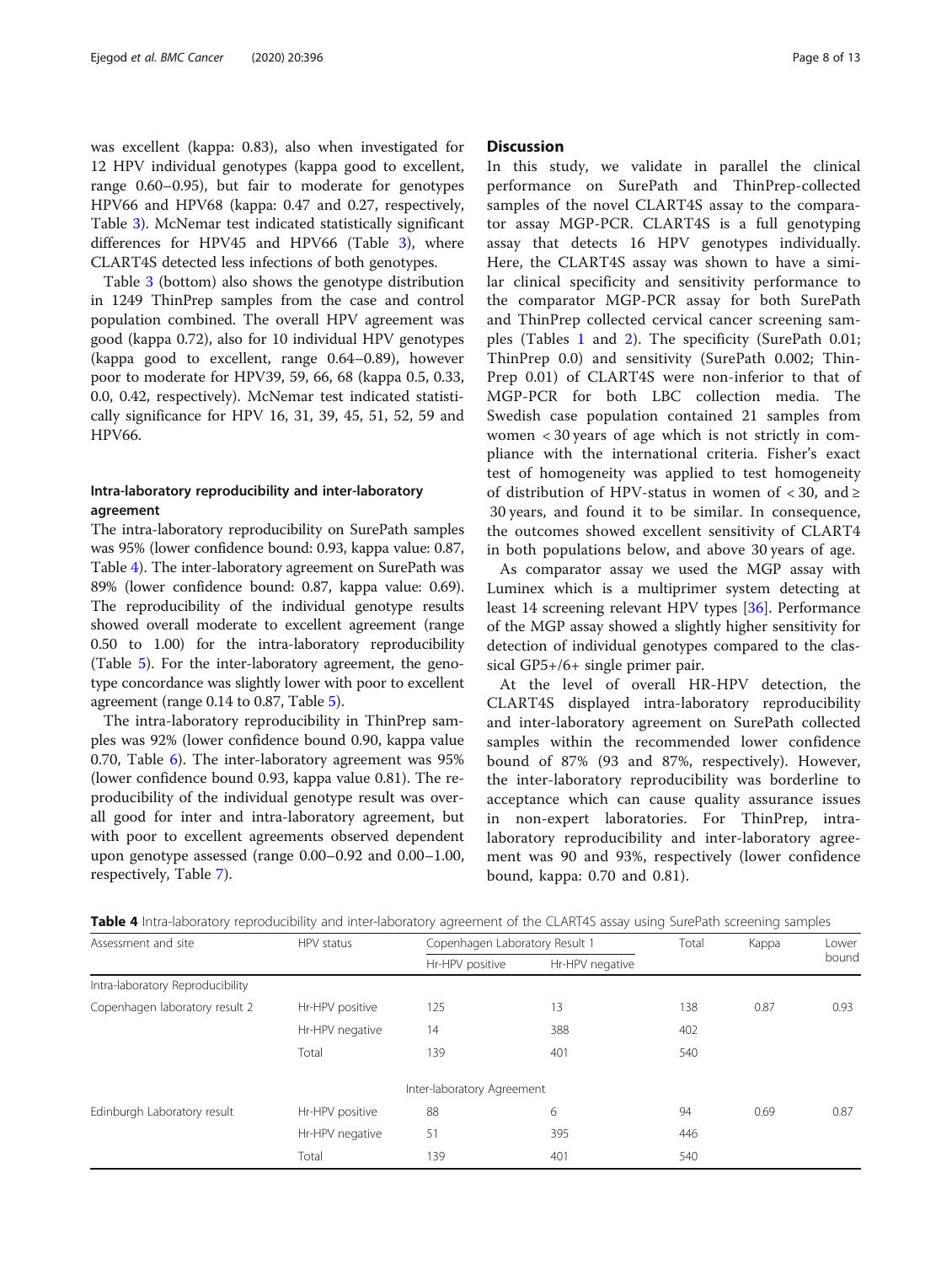| Assessment                       | No. of genotype findings per run or laboratory |                |                | No.                          | Kappa | 95% Confidence Interval |          |
|----------------------------------|------------------------------------------------|----------------|----------------|------------------------------|-------|-------------------------|----------|
| and Hr-HPV<br>type               | Combined results                               | First run      | Second run     | negative<br>for both<br>runs | Value | Lower                   | Upper    |
| Intra-laboratory reproducibility |                                                |                |                |                              |       |                         |          |
| 16                               | 20                                             | 21             | 21             | 518                          | 0.95  | 0.88                    | 1.00     |
| 18                               | 3                                              | $\overline{4}$ | $\mathbf{3}$   | 536                          | 0.86  | 0.58                    | 1.00     |
| 31                               | 17                                             | $20\,$         | 18             | 519                          | 0.89  | 0.79                    | 1.00     |
| 33                               | $\overline{4}$                                 | 5              | 5              | 534                          | 0.80  | 0.52                    | 1.00     |
| 35                               | 5                                              | 5              | 8              | 532                          | 0.77  | 0.51                    | 1.00     |
| 39                               | 12                                             | 14             | 15             | 523                          | 0.82  | 0.67                    | 0.98     |
| 45                               | 18                                             | 19             | 19             | 520                          | 0.95  | 0.87                    | 1.00     |
| 51                               | $\overline{7}$                                 | 11             | 8              | 528                          | 0.73  | 0.51                    | 0.96     |
| 52                               | 15                                             | 15             | 18             | 522                          | 0.91  | 0.80                    | 1.00     |
| 56                               | 12                                             | 12             | 12             | 528                          | 1.00  | 1.00                    | 1.00     |
| 58                               | $\,8\,$                                        | $\mathcal{G}$  | 9              | 530                          | 0.89  | 0.73                    | 1.00     |
| 59                               | 9                                              | 9              | 11             | 529                          | 0.90  | 0.76                    | 1.00     |
| 66                               | $\overline{7}$                                 | $\overline{7}$ | 11             | 529                          | 0.77  | 0.56                    | 0.99     |
| 68                               | $\mathbf{1}$                                   | $\mathsf{3}$   | $\mathbf{1}$   | 537                          | 0.50  | $-0.1$                  | $1.00\,$ |
| Inter-laboratory agreement       |                                                |                |                |                              |       |                         |          |
| 16                               | 17                                             | 21             | 18             | 518                          | 0.87  | 0.75                    | 0.98     |
| $18\,$                           | 3                                              | $\overline{4}$ | $\overline{4}$ | 536                          | 0.86  | 0.58                    | 1.00     |
| 31                               | 15                                             | 20             | 16             | 519                          | 0.83  | 0.69                    | 0.96     |
| 33                               | $\overline{4}$                                 | 5              | 5              | 534                          | 0.80  | 0.52                    | 1.00     |
| 35                               | 5                                              | 5              | 7              | 533                          | 0.83  | 0.60                    | 1.00     |
| 39                               | 5                                              | 14             | $\overline{7}$ | 524                          | 0.47  | 0.20                    | 0.73     |
| 45                               | 13                                             | 19             | 13             | 520                          | 0.78  | 0.62                    | 0.94     |
| 51                               | $\mathbf{1}$                                   | 11             | 3              | 527                          | 0.14  | $-0.11$                 | 0.38     |
| 52                               | 9                                              | 15             | 9              | 525                          | 0.75  | 0.55                    | 0.94     |
| 56                               | 3                                              | 12             | $\overline{4}$ | 527                          | 0.37  | 0.07                    | 0.67     |
| 58                               | 5                                              | 9              | 5              | 531                          | 0.71  | 0.44                    | 0.98     |
| 59                               | 3                                              | 9              | $\overline{4}$ | 530                          | 0.46  | 0.12                    | 0.80     |
| 66                               | 3                                              | $\overline{7}$ | 5              | 531                          | 0.50  | 0.15                    | 0.84     |
| 68                               | $\mathbf{1}$                                   | 3              | $\overline{2}$ | 536                          | 0.40  | $-0.15$                 | 0.94     |

<span id="page-8-0"></span>Table 5 Intra-laboratory reproducibility and inter-laboratory agreement of individual genotype findings in SurePath screening samples

#### Table 6 Intra-laboratory reproducibility and inter-laboratory agreement of the CLART4S assay using ThinPrep screening samples

| Assessment and site              | HPV status      |                 | Stockholm Laboratory Result 1 |     |      | Lower |
|----------------------------------|-----------------|-----------------|-------------------------------|-----|------|-------|
|                                  |                 | Hr-HPV positive | Hr-HPV negative               |     |      | bound |
| Intra-laboratory Reproducibility |                 |                 |                               |     |      |       |
| Stockholm laboratory result 2    | Hr-HPV positive | 56              | $\overline{4}$                | 60  | 0.70 | 0.90  |
|                                  | Hr-HPV negative | 34              | 397                           | 431 |      |       |
|                                  | Total           | 90              | 401                           | 491 |      |       |
| Inter-laboratory Agreement       |                 |                 |                               |     |      |       |
| Edinburgh Laboratory result      | Hr-HPV positive | 73              | 10                            | 83  | 0.81 | 0.93  |
|                                  | Hr-HPV negative | 17              | 395                           | 412 |      |       |
|                                  | Total           | 90              | 405                           | 495 |      |       |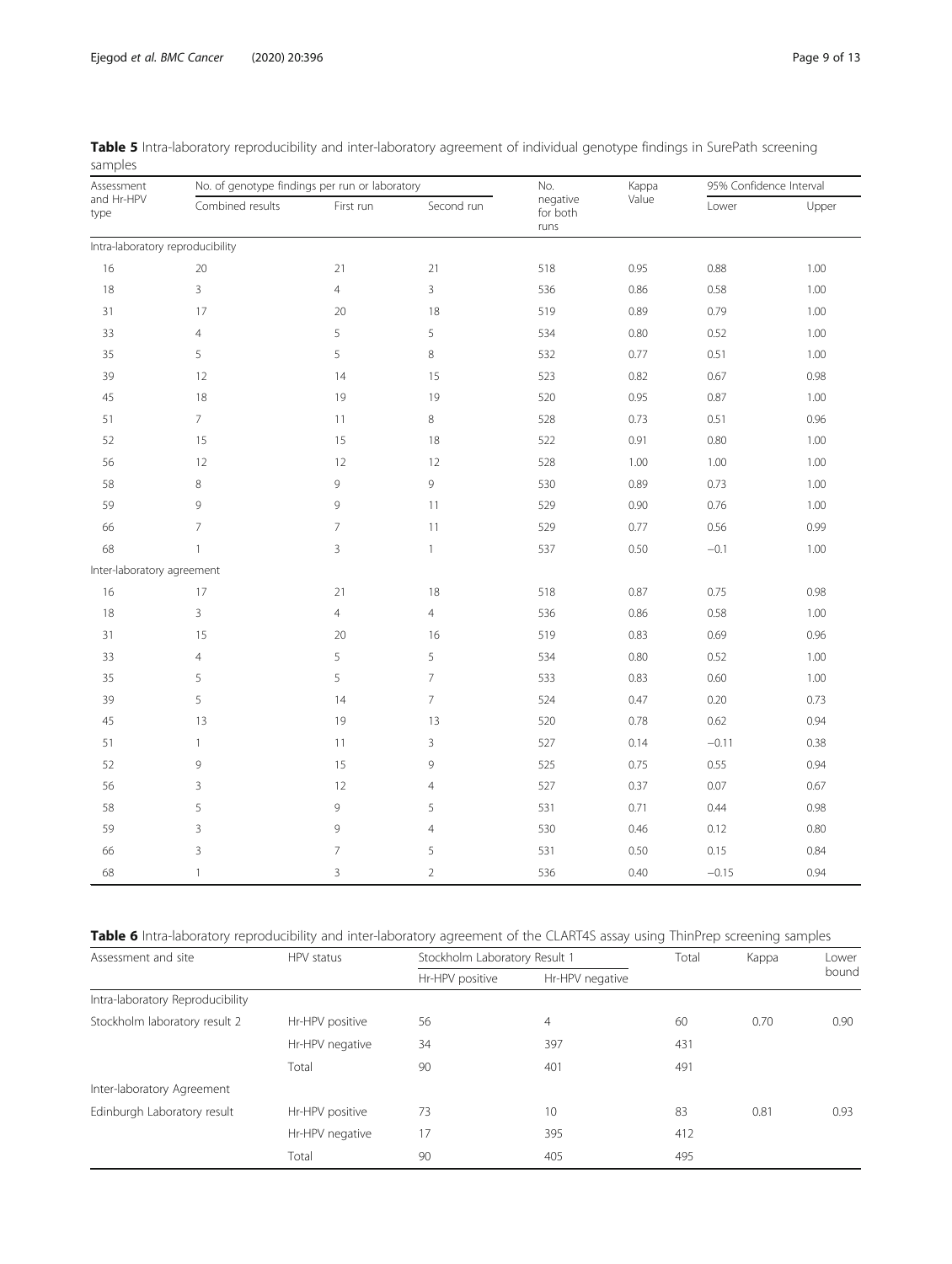| Assessment                       | No. of genotype findings per run or laboratory |                     |                     | No.                          | Kappa | 95% Confidence Interval |       |
|----------------------------------|------------------------------------------------|---------------------|---------------------|------------------------------|-------|-------------------------|-------|
| and Hr-HPV<br>type               | Combined results                               | First run           | Second run          | negative<br>for both<br>runs | Value | Lower                   | Upper |
| Intra-laboratory reproducibility |                                                |                     |                     |                              |       |                         |       |
| 16                               | 16                                             | 26                  | 17                  | 464                          | 0.73  | 0.58                    | 0.88  |
| 18                               | $\overline{4}$                                 | 6                   | 6                   | 483                          | 0.66  | 0.35                    | 0.97  |
| 31                               | 9                                              | 11                  | 9                   | 480                          | 0.90  | 0.76                    | 1.00  |
| 33                               | 3                                              | $\mathsf 3$         | 3                   | 488                          | 1.00  | 1.00                    | 1.00  |
| 35                               | 3                                              | 3                   | 5                   | 486                          | 0.75  | 0.41                    | 1.00  |
| 39                               | 1                                              | $\overline{7}$      | $\mathbf{1}$        | 484                          | 0.25  | $-0.15$                 | 0.64  |
| 45                               | 6                                              | 8                   | $\overline{7}$      | 482                          | 0.80  | 0.57                    | 1.00  |
| 51                               | $\overline{2}$                                 | 8                   | $\overline{2}$      | 483                          | 0.40  | 0.01                    | 0.78  |
| 52                               | 8                                              | 11                  | 8                   | 480                          | 0.84  | 0.66                    | 1.00  |
| 56                               | $\circ$                                        | $\,8\,$             | $\mathbf 0$         | 483                          | 0.00  | 0.00                    | 0.00  |
| 58                               | $\overline{4}$                                 | 8                   | 5                   | 482                          | 0.61  | 0.30                    | 0.92  |
| 59                               | $\mathbf 0$                                    | $\mathbf{1}$        | $\mathsf{O}\xspace$ | 490                          | 0.00  | 0.00                    | 0.00  |
| 66                               | $\mathbf 0$                                    | $\mathsf{O}\xspace$ | $\mathbf 0$         | 491                          | 0.00  | 0.00                    | 0.00  |
| 68                               | $\overline{4}$                                 | $\overline{7}$      | $\overline{4}$      | 484                          | 0.72  | 0.43                    | 1.00  |
| Inter-laboratory agreement       |                                                |                     |                     |                              |       |                         |       |
| 16                               | 20                                             | 26                  | 25                  | 464                          | 0.77  | 0.64                    | 0.90  |
| 18                               | 5                                              | 5                   | 6                   | 489                          | 0.91  | 0.73                    | 1.00  |
| 31                               | 9                                              | 11                  | 11                  | 482                          | 0.81  | 0.64                    | 0.99  |
| 33                               | $\overline{2}$                                 | 3                   | $\overline{2}$      | 492                          | 0.80  | 0.41                    | 1.00  |
| 35                               | 3                                              | $\mathsf 3$         | $\overline{4}$      | 491                          | 0.86  | 0.58                    | 1.00  |
| 39                               | 5                                              | $\overline{7}$      | 5                   | 488                          | 0.83  | 0.60                    | 1.00  |
| 45                               | 5                                              | 8                   | $\overline{7}$      | 485                          | 0.66  | 0.38                    | 0.94  |
| 51                               | $\overline{4}$                                 | 8                   | $\overline{4}$      | 487                          | 0.66  | 0.35                    | 0.97  |
| 52                               | 10                                             | 11                  | 11                  | 483                          | 0.91  | 0.78                    | 1.00  |
| 56                               | $\overline{4}$                                 | $\,8\,$             | 5                   | 486                          | 0.61  | 0.30                    | 0.92  |
| 58                               | 6                                              | 8                   | 8                   | 485                          | 0.75  | 0.51                    | 0.99  |
| 59                               | $\overline{2}$                                 | $\overline{2}$      | $\overline{4}$      | 491                          | 0.67  | 0.23                    | 1.00  |
| 66                               | $\circ$                                        | $\mathsf O$         | $\mathbf 0$         | 495                          | 0.00  | 0.00                    | 0.00  |
| 68                               | 6                                              | 6                   | $\overline{7}$      | 488                          | 0.92  | 0.77                    | 1.00  |

<span id="page-9-0"></span>Table 7 Intra-laboratory reproducibility and inter-laboratory agreement of individual genotype findings in ThinPrep screening samples

At the individual genotype level for SurePath samples, kappa values ranging 0.14–1.0 was observed displaying large variation in the CLART4s performance dependent upon genotype in question. Similar results were observed for ThinPrep collected samples (range 0 to 1.00).

The individual genotype concordance for the combined 1265 SurePath samples, showed good agreement between CLART4S and the comparator assay, except for HPV66 and HPV68. For the combined 1249 ThinPrep samples genotypic concordance was good, except for genotypes HPV39, HPV59, HPV66 and HPV68. According to the IARC classification [\[25](#page-12-0)] HPV66 is considered a possible oncogenic and HPV68 is considered to be a probably oncogenic. Neither are frequent in cervical cancers, nor are HPV59 and 39 despite their firm inclusion in the IARC high risk oncogenic group, so overall the clinical implication of a poor concordance may be marginal.

PapilloCheck (Greiner Bio-One) is the another full genotyping assay validated by the international guidelines [[14](#page-12-0)], and the EUROarray (EUROIMMUN, Germany) [[39](#page-12-0)], InnoLipa Extra II (Fujirebio, Belgium) [[40](#page-12-0)] and Linear Array (Roche, CA) [[41](#page-12-0)] assays has been validated in VAL-GENT3 against HC2. For PapilloCheck, the authors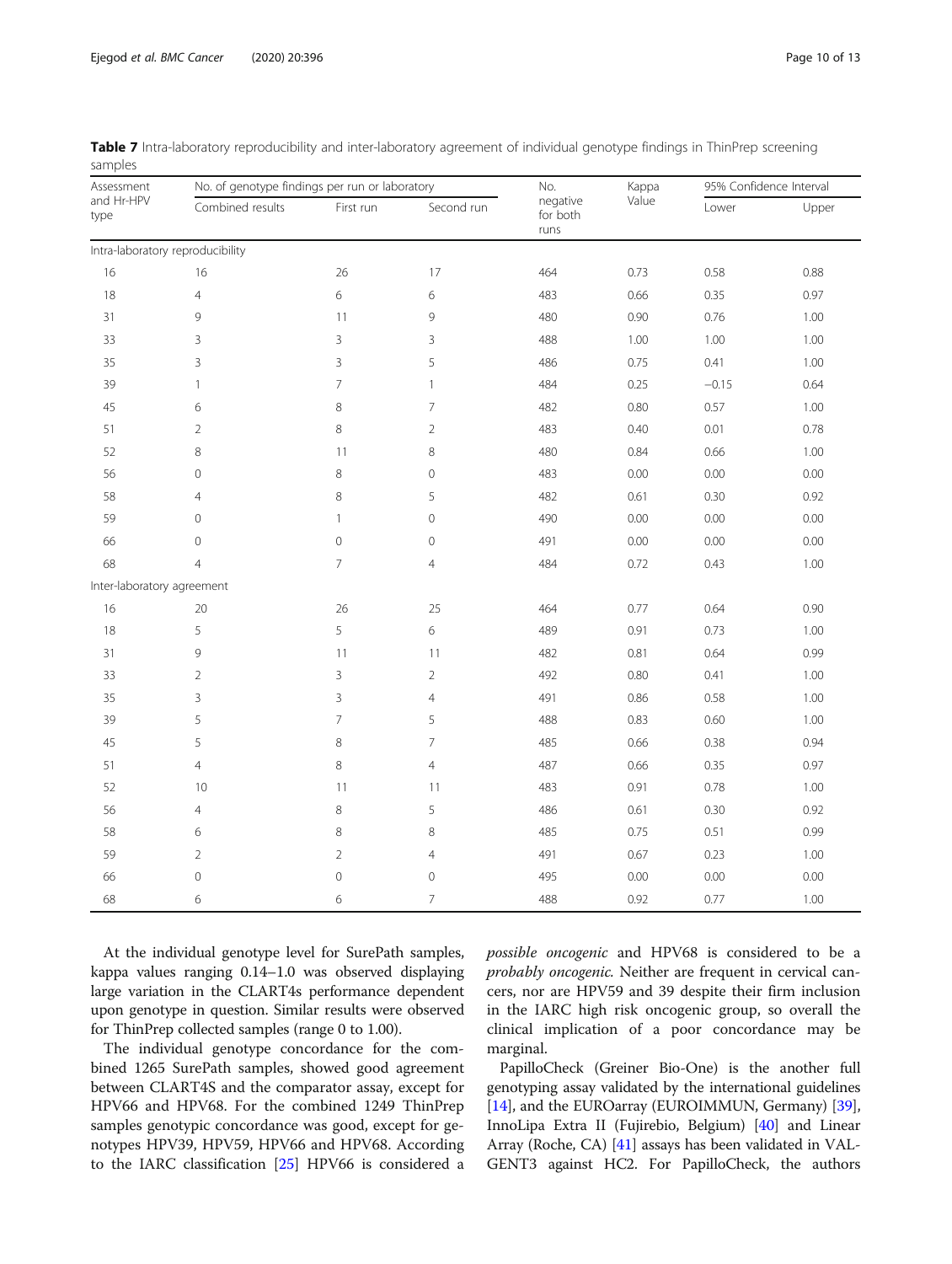observed low concordance between PapilloCheck and  $GP5+/6+$  for HPV68 with a kappa value of 0.00 [[14](#page-12-0)]. For the remaining 13 genotypes, the concordance between PapilloCheck and GP5+/6+ showed kappa values from 0.62 to 0.95 [\[14](#page-12-0)]. Similarly, comparing Linear Array to InnoLipa, the authors found a kappa value of 0.345 for HPV68 [[41](#page-12-0)].

With respect to validation of HPV assays, reproducibility of individually assay reported genotypes are rarely reported, nor required by the acceptance criteria. Reproducibility is measured only at the level of "presence/absence" of oncogenic HPV, yet this could mask substantial performance issues at the individual genotype level. To this end, a review or an update of the international criteria that incorporates an adjudication of type specific performance is timely. Arguably, this is particularly important given the increasing number of tests that have typing capability and the increasing interest in risk stratification using typing information. Another aspect that merits international discussion is how to utilize genotyping in clinical screening algorithms. A multitude of questions however remain as to how the clinical algorithms would change contingent to a result of the full typing, i.e. could women be referred for colposcopy versus re-test based upon specific risk estimates of single and multiple genotype combinations, or could full genotyping help improve screening by allowing extended follow-up for women with the lowest risk genotypes?

In this study, the sensitivity and specificity of CLART4S were slightly different between the ThinPrep and SurePath cohorts. Both collection media allow for additional testing for HPV prior to (primary screening) or subsequent to cytological evaluation (triage). Nevertheless, we argue that a substantial part of the observed assay performance difference stems from the LBC collection media. Firstly, the cellularity is not the same between the two sample collection methods, yet for CLART4S as well as all HPV screening assays, the analytical input per test has the same volume irrespectively of the sample collection media.

The SurePath vial contains 10 ml medium and the brush is left in the vial after sampling and prior to the cytology procedure. The ThinPrep vial contains 20 ml medium and the brush is rinsed in the medium and subsequently discarded. Moreover, SurePath contains a low concentration of formaldehyde added to the alcohol fixative to ensure adequate preservation of the cell material whereas ThinPrep uses methanol as the sole fixative. The difference in fixative has been a source of discussions internationally, with the claim that HPV analysis on SurePath samples can be challenged by the cross-linking between DNA and proteins driven by the formaldehyde content [\[42](#page-12-0), [43](#page-12-0)]. However, correct preanalytical treatment of samples counters the impact of formaldehyde [[44\]](#page-12-0). Furthermore, studies with BD Onclarity [[16,](#page-12-0) [17\]](#page-12-0), Hologic Aptima [[45,](#page-12-0) [46](#page-12-0)], Roche cobas [[47,](#page-12-0) [48\]](#page-12-0) and Genomica CLART HPV2 [[49\]](#page-12-0) have previously shown that Sure-Path collected samples can safely be used for HPV analysis. ThinPrep collected LBC medium on the other hand does not contain formaldehyde and consequently is considered less challenging with respect to HPV testing.

Finally, we do take note that SurePath and ThinPrep population were collected from two different cervical cancer screening programs, which could also contribute to the assay performance variance observed. From an operational perspective, an outcome of this study has been that the manufacturer of CLART4s equipped two software versions on the HPV analysis platform, optimized for either SurePath and ThinPrep collected samples, respectively, which constitute an adept solution to the issue.

#### Conclusion

In conclusion, our data shows that the CLART4S assay is equivalent and non-inferior to the comparator MGP-PCR assay with respect to clinical sensitivity and specificity, for both SurePath and ThinPrep collected cervical cancer screening samples. Moreover, inter-laboratory reproducibility and intra-laboratory agreement fulfill the international validation criteria for both media types. Given the full genotyping capabilities of the assay, the CLART4S is a suitable candidate for future primary HPV screening. Finally, we would put forth two suggestions: 1) That all HPV assays are validated on both Thin-Prep and SurePath medias rather than to assume similar performance across both; 2) That type-specific validation metrics become part of validation criterias to accommodate the evolution of HPV assays towards individual genotype detection.

#### **Abbreviations**

HPV: Human Papillomavirus; HC2: Hybrid Capture 2; LBC: Liquid Based Cytology; CIN: Cervical Intraepithelial Neoplasia; ASCUS: Atypical squamous cells of undetermined significance; LSIL: Low-grade Squamous Intraepithelial Lesion; CLART4S: CLART® HPV4S; MGP-PCR: Modified General Primers GP5+/ 6+; HSIL: High-grade Squamous Intraepithelial Lesion; ASC-H: Atypical squamous cells- cannot exclude HSIL; AIS: Adenocarcinoma In Situ

#### Acknowledgements

We thank Ali Hamdi Said Al-Fattal, expert laboratory technician, Copenhagen, for his diligent work on this project.

This study is an investigator driven, company sponsored study. The manufacturer of the CLART4S assay, GENOMICA SAU, Madrid, Spain, had the right to read and comment on the manuscript, but had neither editorial rights, any role in the final interpretation of the data or in the decision to submit the manuscrip.

#### Consent of publication

Not applicable.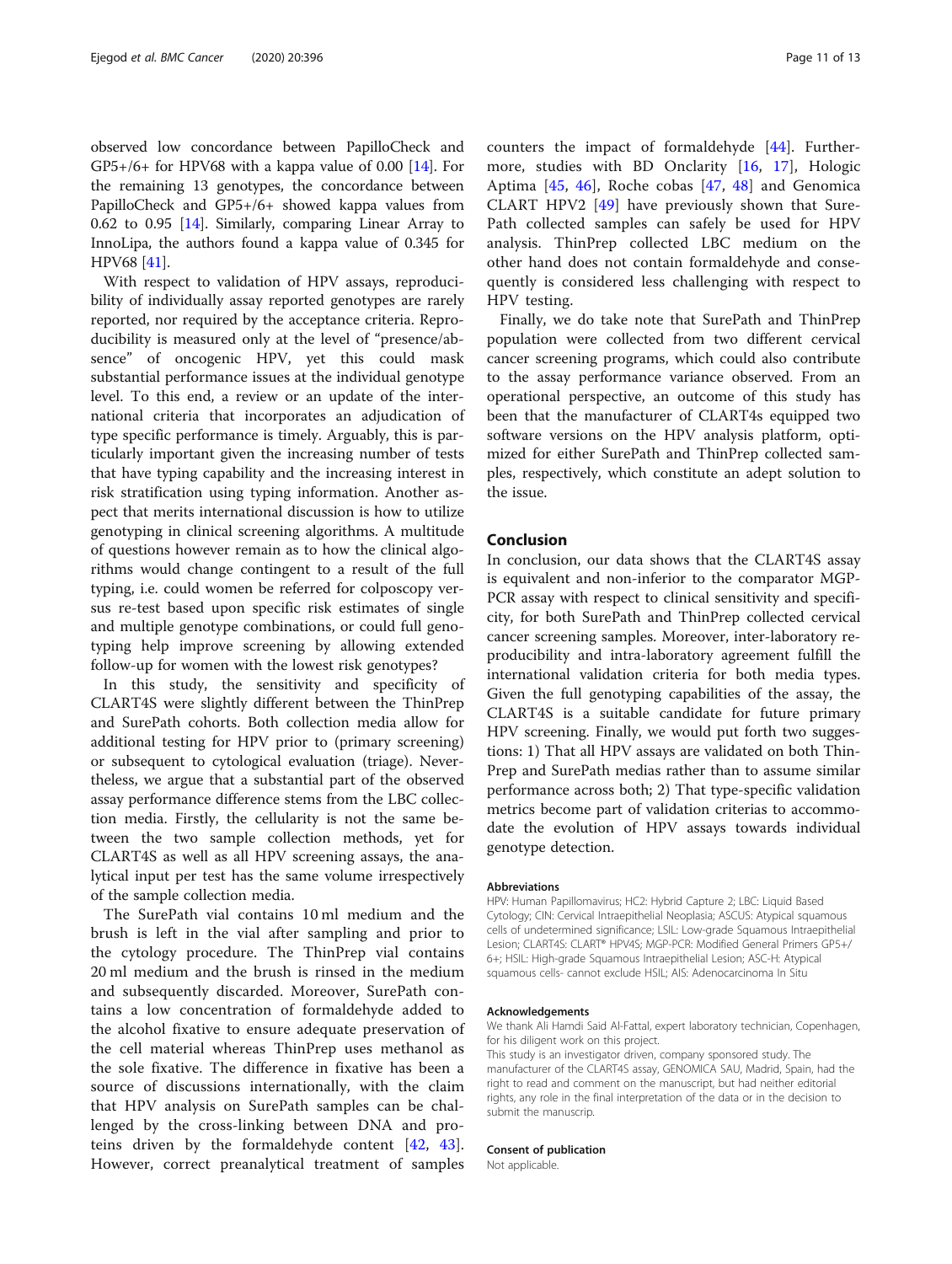#### <span id="page-11-0"></span>Authors' contributions

JB, JD, KC and DME designed the study. HP, DE, RB, EAB and CL performed the laboratory work. KS collected data. DE and JB analyzed the data. DME and JB drafted the manuscript. All authors edited and revised the manuscript. All authors agreed to submit.

#### Funding

GENOMICA supplied the plastic products, reagents and equipment for running all CLART4S test in both Copenhagen, Karolinska and Edinburgh, as well as limited funding for coverage of derived costs in the three collaborating laboratories. The funder of the study had no influence on study design, execution, analysis or decision to publish.

#### Availability of data and materials

The datasets generated and/or analysed during the current study are not publicly available as per compliance with the current interpretation of the EU-General Data Protection Regulation. Data are available for 3rd party on reasonable request to the corresponding author and after the establishment of EU-GDPR data-handler agreement between parties

#### Ethics approval and consent to participate

The main case population was collected under approval by the Danish regional ethical committee (ethical committee protocol H4–2012-070; ClinicalTrials. Gov, ID NC; 71462). The study was approved by the Danish Data inspection Agency (No. AHH-2017-024, I-Suite: 05356). All collected samples were cross-referenced with the Danish register relating to the collection, storage and use of human biological material in health research projects (Vævsanvendelsesregistret).

The Swedish part of the study, i.e. the validation in ThinPrep samples, was approved by the Stockholm regional ethical review board, Dnr 2014/1242– 31/4, Dnr 2017/816–32 and 2018/1209–32.

The current study is defined as a quality development study. For this, informed consent is not required under Danish nor Swedish law on biomedical research.

#### Competing interests

Ditte Møller Ejegod has attended meetings with various HPV device manufacturers.

Helle Pedersen has attended meetings with various HPV device manufacturers.

Jesper Bonde has attended meetings with various HPV device manufacturers. JB has received honoraria from Hologic and BD Diagnostics for lectures. JBs institution has received research funding and or associated consumable from the following in the last 3 years: Qiagen, Becton-Dickinson, SelfScreen, LifeRiver, GENOMICA, Agena Biotech, BioCartis.

Ramya Bhatia has received conference travel monies/ honoraria from Hologic, Abbott and Becton Dickinson. RB and Elia Alcañiz Boada's institution has previously received research grant monies from Hologic, Becton Dickinson, Cepheid, Genefirst, SelfScreen, EuroImmune, LifeRiver and GENOMICA.

Kate Cuschieri: No conflicts of interest to declare, KCs institution has received research funding and or associated consumable from the following in the last 3 years: Hologic, Cepheid, Qiagen, Becton-Dickinson, Euroimmun, Self-Screen, LifeRiver, GENOMICA, Genefirst.

Camilla Lagheden Karolinska University Hospital has no conflicts of interest to declare. The Karolinska University hospital has has ongoing contracts with several manufacturers of HPV diagnostics, including Roche and GENOMICA. Karin Sundström has no conflicts of interest to declare. The Karolinska University Hospital has ongoing contracts with several manufacturers of HPV

diagnostics, including Roche and GENOMICA. Javier Cortés has received travel and/or research grants and/or fees for

conferences and/or consultancies from GENOMICA, GSK, Merck, Procareh, Qiagen and Roche.

F. Xavier Bosch Josë: has occasionally received travel and speaking grants from various diagnostic companies. The institutional research program on screening has benefited from lower prices for reagents from qiagen, genomica and hologic and the educational program has received unrestricted grants from various HPV stakeholders including diagnostic and vaccine companies.

Joakim Dillner has previously received research grants to his institution for research on HPV vaccines from an HPV vaccine manufacturer (Merck/

SPMSD). The Karolinska University Hospital has ongoing contracts with several manufacturers of HPV diagnostics, including Roche and GENOMICA.

#### Author details

<sup>1</sup>Molecular Pathology Laboratory, Department of Pathology, Hvidovre Hospital, Copenhagen University Hospital, Kettegård Allé 30, 2650 Hvidovre, Denmark. <sup>2</sup>Department of Laboratory Medicine, Karolinska Institutet, and Karolinska University Laboratory, Karolinska University Hospital, Forskningsgatan, F56 14186 Stockholm, Sweden. <sup>3</sup>HPV Research Group, University of Edinburgh, Queen's Medical Research Institute, 47 Little France Crescent, Edinburgh EH16 4TJ, Scotland, UK. <sup>4</sup>Spanish Society of Obstetrics and Gynecology, Palma, Spain. <sup>5</sup>Cancer Epidemiology Research Program Catalan Institute of Oncology, Granvia de L'Hospitalet 199-203, Barcelona, Spain. <sup>6</sup>Scottish HPV Reference Laboratory, Department of Laboratory Medicine, Royal Infirmary of Edinburgh, 51 Little France Crescent, EH16 4SA Edinburgh, Scotland, UK.

#### Received: 22 January 2020 Accepted: 22 April 2020 Published online: 06 May 2020

#### References

- 1. Arbyn M, Ronco G, Anttila A, Meijer CJ, Poljak M, Ogilvie G, Koliopoulos G, Naucler P, Sankaranarayanan R, Peto J. Evidence regarding human papillomavirus testing in secondary prevention of cervical cancer. Vaccine. 2012;30(Suppl 5):F88–99.
- 2. Ronco G, Dillner J, Elfstrom KM, Tunesi S, Snijders PJ, Arbyn M, Kitchener H, Segnan N, Gilham C, Giorgi-Rossi P, Berkhof J, Peto J, Meijer CJ, International HPVswg. Efficacy of HPV-based screening for prevention of invasive cervical cancer: follow-up of four European randomised controlled trials. Lancet. 2014;383:524–32.
- 3. Poljak M, Kocjan BJ, Ostrbenk A, Seme K. Commercially available molecular tests for human papillomaviruses (HPV): 2015 update. J Clin Virol. 2016; 76(Suppl 1):S3–S13.
- 4. Meijer CJ, Berkhof J, Castle PE, Hesselink AT, Franco EL, Ronco G, Arbyn M, Bosch FX, Cuzick J, Dillner J, Heideman DA, Snijders PJ. Guidelines for human papillomavirus DNA test requirements for primary cervical cancer screening in women 30 years and older. Int J Cancer. 2009;124:516–20.
- 5. Arbyn M, Snijders PJ, Meijer CJ, Berkhof J, Cuschieri K, Kocjan BJ, Poljak M. Which high-risk HPV assays fulfil criteria for use in primary cervical cancer screening? Clin Microbiol Infect. 2015;21:817–26.
- 6. Boers A, Wang R, Slagter-Menkema L, van Hemel BM, Ghyssaert H, van der Zee AG, Wisman GB, Schuuring E. Clinical validation of the Cervista HPV HR test according to the international guidelines for human papillomavirus test requirements for cervical cancer screening. J Clin Microbiol. 2014;52:4391–3.
- 7. Depuydt CE, Benoy IH, Beert JF, Criel AM, Bogers JJ, Arbyn M. Clinical validation of a type-specific real-time quantitative human papillomavirus PCR against the performance of hybrid capture 2 for the purpose of cervical cancer screening. J Clin Microbiol. 2012;50:4073–7.
- 8. Heideman DA, Hesselink AT, Berkhof J, van Kemenade F, Melchers WJ, Daalmeijer NF, Verkuijten M, Meijer CJ, Snijders PJ. Clinical validation of the cobas 4800 HPV test for cervical screening purposes. J Clin Microbiol. 2011; 49:3983–5.
- 9. Heideman DA, Hesselink AT, van Kemenade FJ, Iftner T, Berkhof J, Topal F, Agard D, Meijer CJ, Snijders PJ. The Aptima HPV assay fulfills the crosssectional clinical and reproducibility criteria of international guidelines for human papillomavirus test requirements for cervical screening. J Clin Microbiol. 2013;51:3653–7.
- 10. Hesselink AT, Berkhof J, van der Salm ML, van Splunter AP, Geelen TH, van Kemenade FJ, Bleeker MG, Heideman DA. Clinical validation of the HPV-risk assay, a novel real-time PCR assay for detection of high-risk human papillomavirus DNA by targeting the E7 region. J Clin Microbiol. 2014;52: 890–6.
- 11. Hesselink AT, Meijer CJ, Poljak M, Berkhof J, van Kemenade FJ, van der Salm ML, Bogaarts M, Snijders PJ, Heideman DA. Clinical validation of the Abbott RealTime high risk HPV assay according to the guidelines for human papillomavirus DNA test requirements for cervical screening. J Clin Microbiol. 2013;51:2409–10.
- 12. Hesselink AT, Sahli R, Berkhof J, Snijders PJ, van der Salm ML, Agard D, Bleeker MC, Heideman DA. Clinical validation of Anyplex II HPV HR detection according to the guidelines for HPV test requirements for cervical cancer screening. J Clin Virol. 2016;76:36–9.